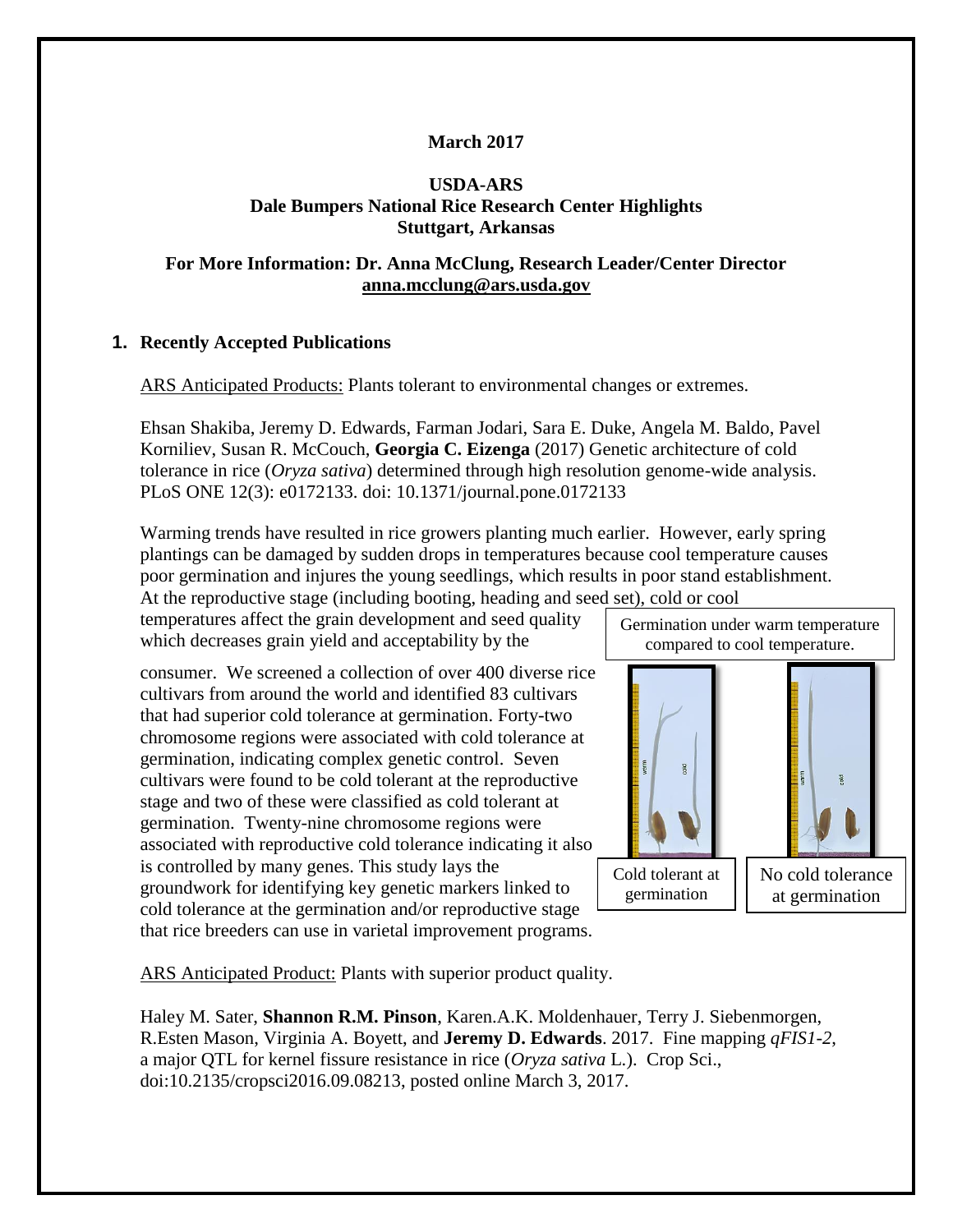Rice producers, millers, processers and marketers all lose income when rice kernels break during milling. The primary cause of milling breakage is development of fissures in the kernels. Three chromosome regions (QTL) associated with resistance to kernel fissuring were previously identified. This study fine-mapped the QTL with largest single effect, and broke linkage between the fissure resistance trait and a plant height gene. These molecular markers can



be used to support marker-assisted breeding for improved kernel fissure resistance in new rice varieties. Candidate genes were also identified to support further research into the physiological factors and gene functions that contribute to kernel fissure resistance.

ARS Anticipated Products: Genetically and phenotypically characterized germplasm designed for elucidating gene function and/or

developing superior cultivars.

Zhongyun Huang, Nelson D. Young , Michael Reagon, Katie E. Hyma, Kenneth M. Olsen, **Yulin Jia**, and Ana L. Caicedo. All roads lead to weediness: patterns of genomic divergence reveal extensive recurrent weedy rice origins from South Asian *Oryza*. Molecular Ecology Published on line on March 28. doi: 10.1111/mec.14120

Weedy red rice is one of the most important agricultural pests causing significant reduction of grain yield in cultivated rice worldwide. Understanding the genes involved in the origins, population structure, metabolic processes, and traits of weedy rice will help provide guidance in how to best control this pest. We found that



weedy rice ecotypes from South Asia were more genetically variable than weedy rice from the USA however they possessed the same weedy traits like red bran, awns and shattering. When compared to cultivated rice, the weedy rice was more genetically diverse suggesting it will be more difficult to manage in agricultural production systems because of its ability to adapt.

ARS Anticipated Product: Plants with superior product quality

**Jeremy D. Edwards**, **Aaron K. Jackson**, and **Anna M. McClung**. 2017. Genetic architecture of grain chalk in rice and interactions with a low phytic acid locus. Field Crops Research 205, 116-123, doi.org/10.1016/j.fcr.2017.01.015

Industry and consumers desire rice that once milled produces intact and translucent kernels. The presence of grain chalk, opaque white areas in the rice grain, can reduce milling and cooking quality as well as grain appearance, thus reducing the value of the crop. The presence of grain chalk can be due to the rice variety and the environment where the rice was grown. The chalky areas of the grain are due to loosely packed starch granules and small air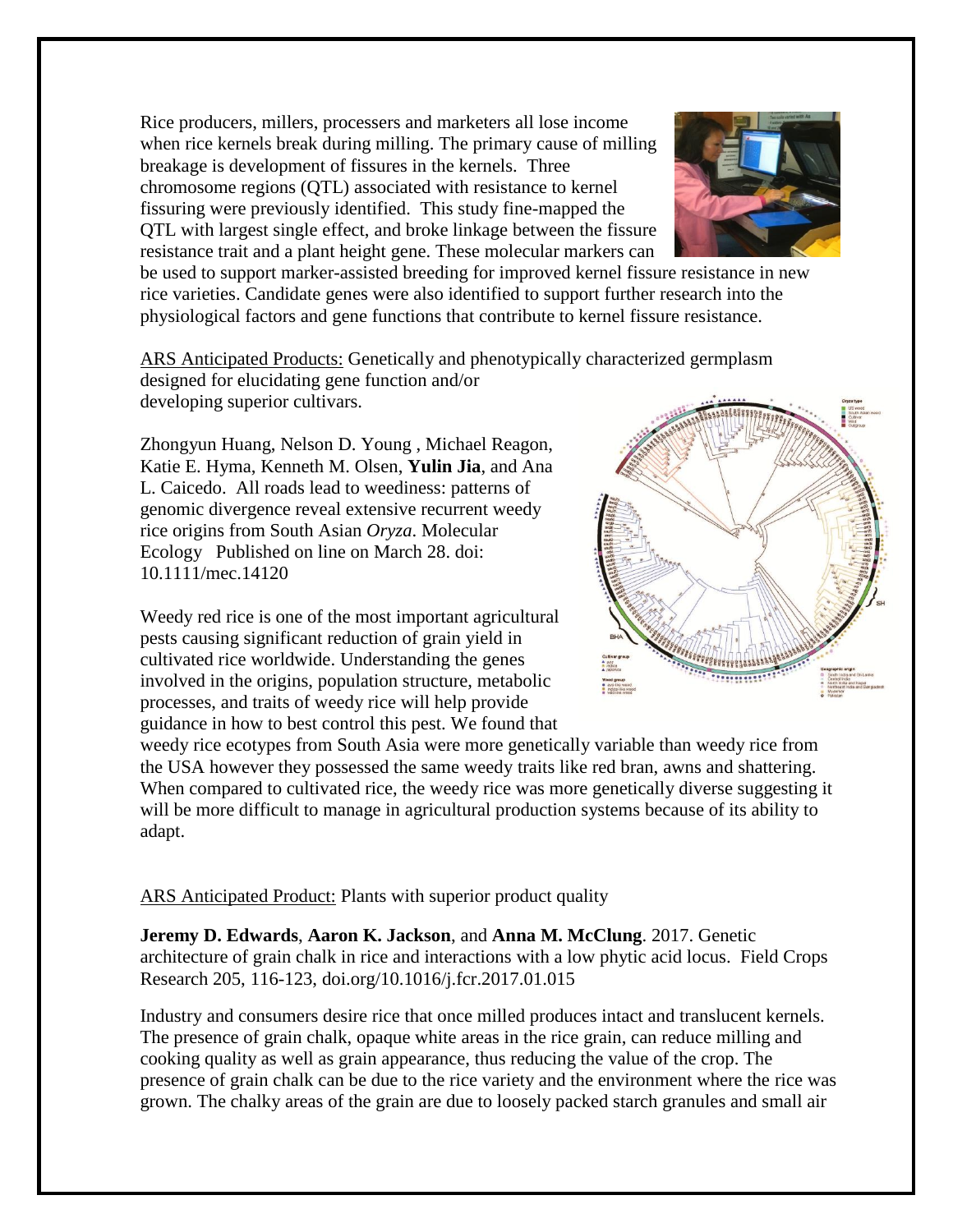spaces in the center of the grain that refract light. Environmental and crop production factors that can cause grain chalk include high temperature stress during grainfilling, low soil fertility, and pest damage. This research was conducted to identify genetic markers linked to genes which reduce rice grain chalk and which had a consistent effect across different growing environments. The study identified ten chromosome regions that accounted for 63% of the variation in chalk in a segregating rice population. The *lpa* gene which reduces phytic acid in the grain explained 25% of the variation in chalk when present. Even though the amount of chalk varied to some extent with year and planting date, the genetic markers associated with low chalk were robust across growing environments. These results will benefit breeders that use genetic markers to assist in selection and development of new varieties that have translucent grain and high economic value.

#### **2. Technology Transfer**

#### **a. Formal Events:**

#### **To Non-research Stakeholders**

#### **To Research Community**

On March 9, Dr. Ming-Hsuan Chen provided results of amylose and alkali spreading tests, predictors of rice cooking quality, of 500 California breeding lines to the California Rice Research Foundation, Biggs, CA.

Dr. Jai Rohila, Research Agronomist, presented research on "Agronomic and physiological performance of Teqing x Lemont introgression rice (*Oryza sativa* L.) lines under limited irrigation system" at InterDrought-V Conference February 21-25,

2017, held in Hyderabad, India. Results from this study showed that growing rice under reduced irrigation, versus in flooded soils, resulted in the plants being later to mature, having reduced height and grain weight, reduced photosynthesis, and increased number of unproductive tillers. Developing rice varieties tolerant to water stress will likely require combining genes from many physiological pathways.



On March 26-28, 2017, Research Plant Physiologist, Dr.

Jinyoung Barnaby, presented research on "Using rice genetic diversity for environmental change adaptation and mitigation" at the  $2<sup>nd</sup>$  Agriculture and Climate Change conference in Sitges, Spain. Results indicated that rice varieties differ in methane emissions when grown in flooded soils and thus choice of variety can be a means to reduce methane levels and its global warming effect. In addition, studies demonstrated that rice varieties differ in the number of genes that are up/down regulated in response to elevated  $CO<sub>2</sub>$  levels. These genes may be related to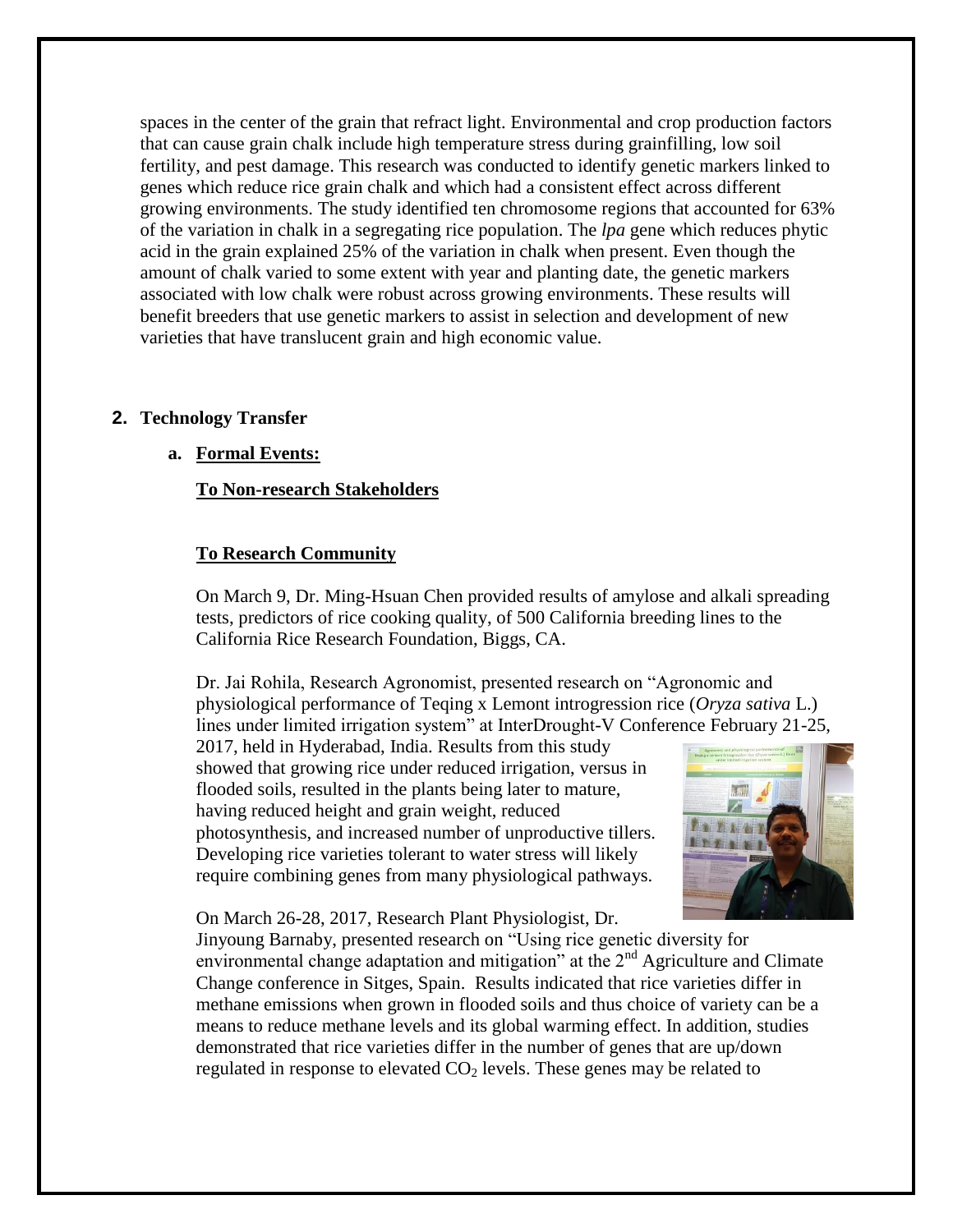physiological pathways that control protein production in the grain which impact human nutritional value of rice.

On March 31, Dr. Ming-Hsuan Chen provided results of amylose content analysis for 100 breeding lines to Dr. James Oard, Louisiana Agricultural Experiment Station, Crowley, LA.

## **b. Informal Contacts**

On March 7, Dr. Yulin Jia provided blast resistance genes and information to a private company in the US to utilize ARS rice genetic stocks for cultivar development.

On March 28, Dr. Yulin Jia provided 1 sheath blight isolate to a researcher of a university in the US to study bacterial and fungal interaction.

On March 28, Dr. Anna McClung provided information on health beneficial compounds found in rice bran as a possible supplement to a sustainable shrimp farmer in AL.

On March 29 Dr. Anna McClung provided a comparison of growth characteristics of two rice varieties to seed company in TX.

### **c. Germplasm Exchanged:**

During March, 98 rice accessions from the Genetics Stocks *Oryza* (GSOR) collection were distributed to researchers in the US.

# **3. Education and Outreach**

On March 15, 2017 Dr. David Gealy gave a tour of Dale Bumpers National Rice Research Center to Bill Reed and visitors from Riceland Foods, Inc. located in Stuttgart, AR.



On March 22, 2017 Dr. Shannon Pinson responded to a set of emailed questions from  $7<sup>th</sup>$ graders asking about methods, germplasm, and difficulties associated with breeding rice varieties to be resistant to multiple extreme weather conditions.